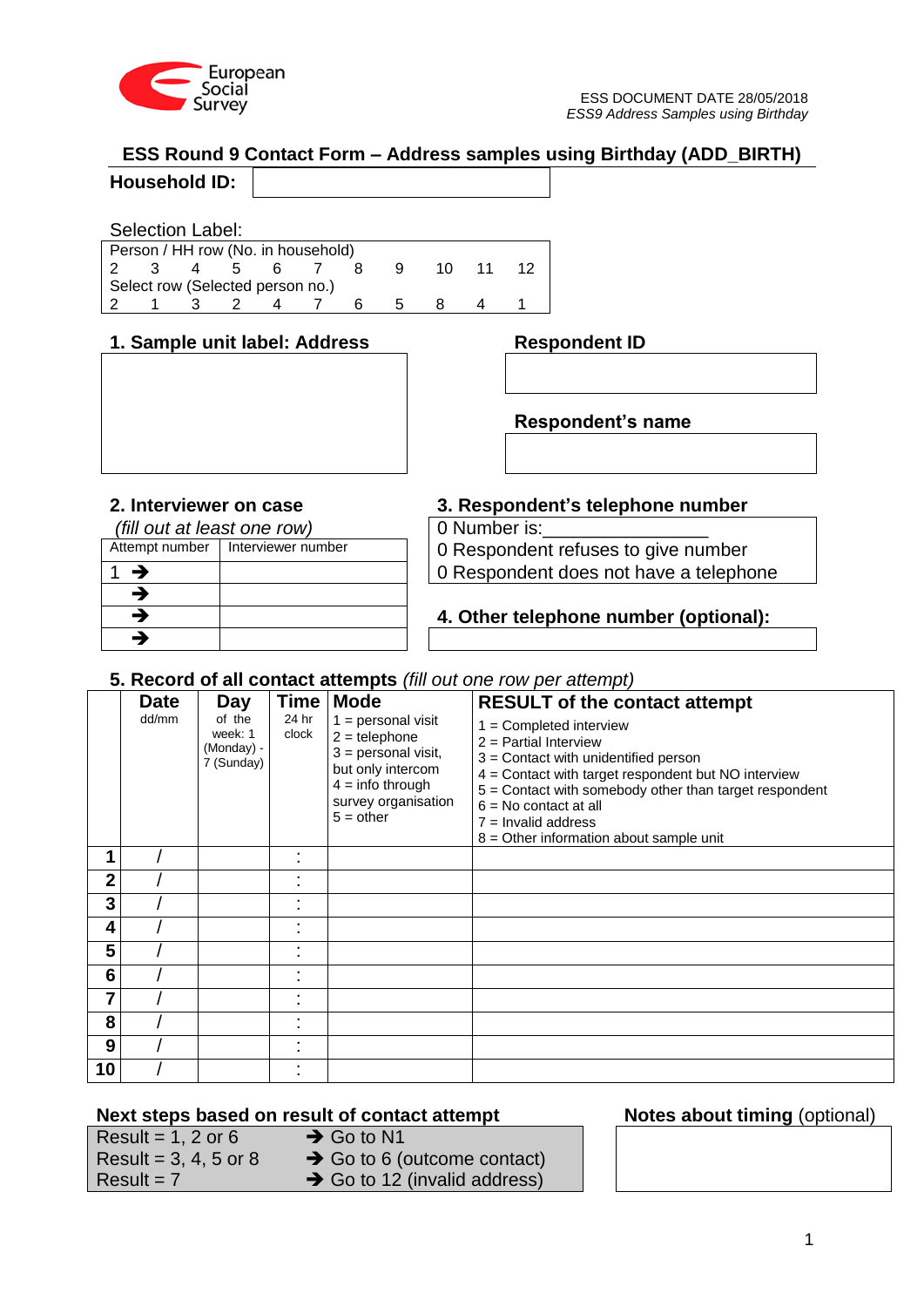

# **THE HOUSEHOLD SELECTION PROCEDURE**

**A1. How many households are there at the address?** *(treat as occupied if you are not sure)*

Enter the exact number:

If one household **a** Go to A4 If between 2 and 12 households  $\rightarrow$  Go to A2 If more than 12 households  $\rightarrow$  Go to A3

# **IF between 2 and 12 households:**

**A2.** List in detail, all households at this address. This must be done systematically.

- If numbered, then list in flat or room number order.
- Otherwise, start from bottom to top of the building, left to right and front to back.

## **Look at the selection label on p.1:**

- PERSON//HH ROW: Find number of corresponding total number of households.
- SELECT ROW: Number beneath the total number of households is selected household number. Tick on grid below.

| No of<br>households    | <b>Description of household</b> | Tick the household that<br>is selected |
|------------------------|---------------------------------|----------------------------------------|
|                        |                                 |                                        |
| 2                      |                                 |                                        |
| 3                      |                                 |                                        |
| 4                      |                                 |                                        |
| 5                      |                                 |                                        |
| 6                      |                                 |                                        |
|                        |                                 |                                        |
| 8                      |                                 |                                        |
| 9                      |                                 |                                        |
| 10                     |                                 |                                        |
| 11                     |                                 |                                        |
| 12                     |                                 |                                        |
| $\rightarrow$ Go to A4 |                                 |                                        |

## **IF more than 12 households**

**A3.** Number of HH to be selected is in the look-up table in the Interviewer Training Manual. You can list the households there.

Enter the number of the selected HH:

 $\rightarrow$  Go to A4

**A4. ALL: Give details about the selected household unit (number, names, …) and change the address label on the first page accordingly.**

> **Seek contact with responsible adult at the selected unit and TRY TO PERFORM THE RESPONDENT SELECTION PROCEDURE**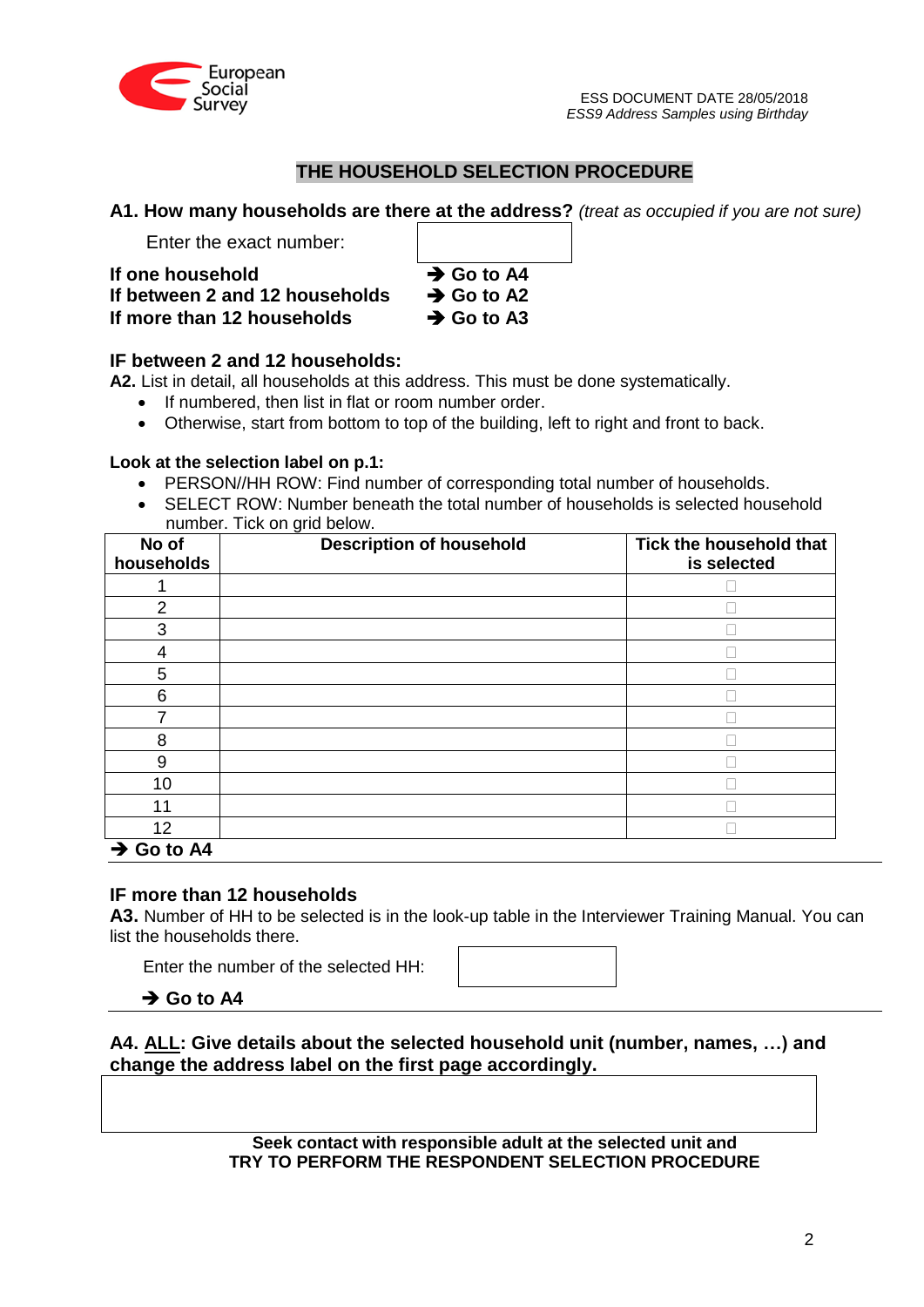

# **THE RESPONDENT SELECTION PROCEDURE**

**B1. The respondent selection procedure was made at visit number**: \_\_\_\_\_\_\_\_\_\_\_\_

**B2.** *Ask***: Including yourself, how many people aged 15 or over live in this house/flat/part of the accommodation?**

Enter the exact number: \_\_\_\_\_\_\_\_\_\_\_

|  |  |  |  | If one person only $\rightarrow$ This is the respondent, start the interview |
|--|--|--|--|------------------------------------------------------------------------------|
|--|--|--|--|------------------------------------------------------------------------------|

**Otherwise → Go to B3** 

**B3. Which one of you** *last* **celebrated his/her birthday?**

**Record full name of the selected person on the first page of the contact form.**

**ASK FOR THE SELECTED PERSON AND INTRODUCE THE SURVEY**  $\rightarrow$  **FILL IN RESULT AT Q5, p.1 AND CONTINUE CONTACT FORM**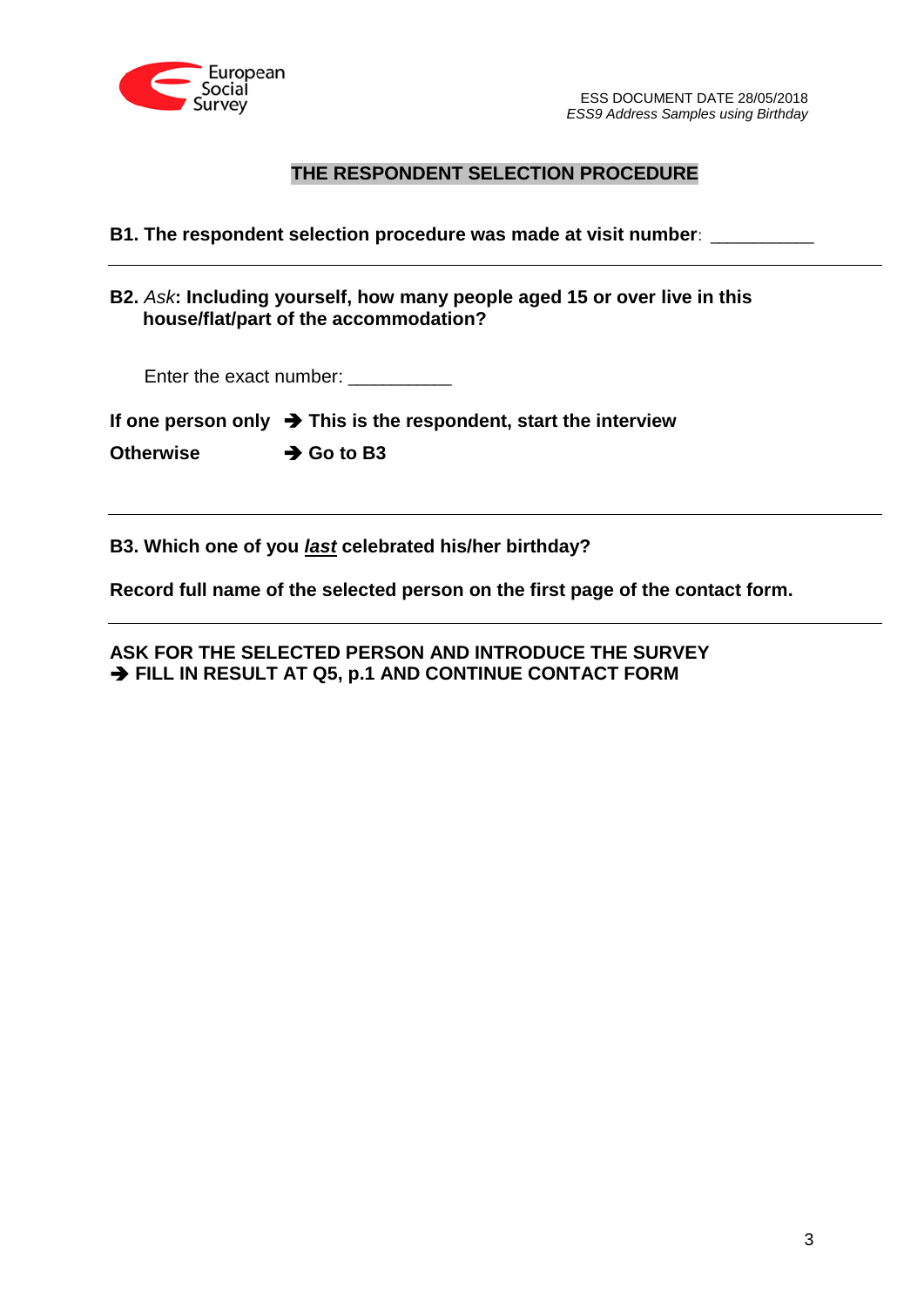

### ESS DOCUMENT DATE 28/05/2018 *ESS9 Address Samples using Birthday*

| 6. Outcome of contact attempt (choose one per contact attempt)   | ONLY IF result of contact attempt was 3, 4, 5 or 8 |                 |                 |                  |                     |                     |                 |                 |                |                 |                 |
|------------------------------------------------------------------|----------------------------------------------------|-----------------|-----------------|------------------|---------------------|---------------------|-----------------|-----------------|----------------|-----------------|-----------------|
|                                                                  |                                                    | <b>Attempt</b>  | <b>Attempt</b>  | <b>Attempt</b>   |                     |                     | <b>Attempt</b>  | <b>Attempt</b>  | <b>Attempt</b> | <b>Attempt</b>  | <b>Attempt</b>  |
|                                                                  |                                                    | 1               | $\mathbf{2}$    | 3                | <b>Attempt</b><br>4 | <b>Attempt</b><br>5 | 6               | 7               | 8              | 9               | 10              |
| GO TO<br>An appointment was made<br>1.                           | $\rightarrow$ N1                                   | O <sub>1</sub>  | O <sub>1</sub>  | O <sub>1</sub>   | $\circ$ 1           | O <sub>1</sub>      | O <sub>1</sub>  | O <sub>1</sub>  | $\circ$ 1      | O <sub>1</sub>  | O <sub>1</sub>  |
| Refusal of target respondent<br>2.                               | $\rightarrow$ 7                                    | $\circ$ 2       | $\circ$ 2       | O <sub>2</sub>   | $\circ$ 2           | $\circ$ 2           | $\circ$ 2       | $\circ$ 2       | O <sub>2</sub> | O <sub>2</sub>  | $\circ$ 2       |
|                                                                  |                                                    |                 |                 |                  |                     |                     |                 |                 |                |                 |                 |
| Refusal by proxy (family, acquaintance)<br>3.                    | $\rightarrow$ 7                                    | $\circ$ 3       | $\circ$ 3       | O <sub>3</sub>   | $\circ$ 3           | $\circ$ 3           | $\circ$ 3       | $\circ$ 3       | $\circ$ 3      | $\circ$ 3       | $\circ$ 3       |
| Someone refused, not sure if target respondent<br>4.             | $\rightarrow$ 7                                    | O <sub>4</sub>  | $\bigcirc$ 4    | $\overline{O}$ 4 | O <sub>4</sub>      | O <sub>4</sub>      | $\circ$ 4       | $\circ$ 4       | O <sub>4</sub> | O <sub>4</sub>  | O <sub>4</sub>  |
| Respondent is unavailable/not at home until<br>5.                | $\rightarrow$ N1                                   | $\circ$ 5       | $\circ$ 5       | $\circ$ 5        | O <sub>5</sub>      | $\circ$ 5           | $\circ$ 5       | $\circ$ 5       | O <sub>5</sub> | $\circ$ 5       | $\circ$ 5       |
|                                                                  |                                                    |                 | $\frac{\ }{\ }$ |                  |                     |                     | $\frac{1}{1}$   |                 |                |                 | $\frac{\ }{\ }$ |
| 6. Mentally/physically unable/ill/sick (short term and           | $\rightarrow$ N1                                   | O <sub>6</sub>  | O <sub>6</sub>  | O <sub>6</sub>   | $\circ$ 6           | $\circ$ 6           | $\circ$ 6       | $\circ$ 6       | $\circ$ 6      | $\circ$ 6       | $\circ$ 6       |
| therefore could revisit during the fieldwork period)             |                                                    |                 |                 |                  |                     |                     |                 |                 |                |                 |                 |
| 7. Mentally/physically unable/ill/sick (long term and            |                                                    |                 |                 |                  |                     |                     |                 |                 |                |                 |                 |
| would be unable to complete interview during the                 | $\rightarrow$ N1                                   | O <sub>7</sub>  | O <sub>7</sub>  | O <sub>7</sub>   | O <sub>7</sub>      | O <sub>7</sub>      | O <sub>7</sub>  | O <sub>7</sub>  | O <sub>7</sub> | O <sub>7</sub>  | O <sub>7</sub>  |
| fieldwork period)                                                |                                                    |                 |                 |                  |                     |                     |                 |                 |                |                 |                 |
| 8. Respondent is deceased                                        | $\rightarrow$ END                                  | O 8             | $\circ$ 8       | $\circ$ 8        | $\circ$ 8           | $\circ$ 8           | $\circ$ 8       | $\circ$ 8       | O 8            | O 8             | $\circ$ 8       |
| $\rightarrow$ END<br>9. Respondent moved abroad                  |                                                    |                 | $\circ$ 9       | O <sub>9</sub>   | O <sub>9</sub>      | $\circ$ 9           | $\circ$ 9       | $\circ$ 9       | O <sub>9</sub> | O <sub>9</sub>  | $\circ$ 9       |
| 10. Respondent moved, unsure whether abroad<br>$\rightarrow$ END |                                                    |                 | $O$ 10          | $\circ$ 10       | $O$ 10              | $\circ$ 10          | $O$ 10          | $\circ$ 10      | $O$ 10         | $\circ$ 10      | $\circ$ 10      |
| 11. Respondent moved within country                              | $O$ 11                                             | $O$ 11          | $O$ 11          | $O$ 11           | $O$ 11              | $O$ 11              | $O$ 11          | $O$ 11          | $O$ 11         | $O$ 11          |                 |
| 12. Language barrier                                             | $\rightarrow$ 6b                                   | O <sub>12</sub> | $O$ 12          | O <sub>12</sub>  | $O$ 12              | $O$ 12              | O <sub>12</sub> | O <sub>12</sub> | $O$ 12         | O <sub>12</sub> | $O$ 12          |
|                                                                  | $\rightarrow$ N1                                   | $O$ 13          | $O$ 13          | $O$ 13           | $O$ 13              | $O$ 13              | $O$ 13          | $O$ 13          | $O$ 13         | $O$ 13          | $O$ 13          |

*6b In case of language barrier: What is the language of the respondent?* 

*……………………………………………………………….* **N1**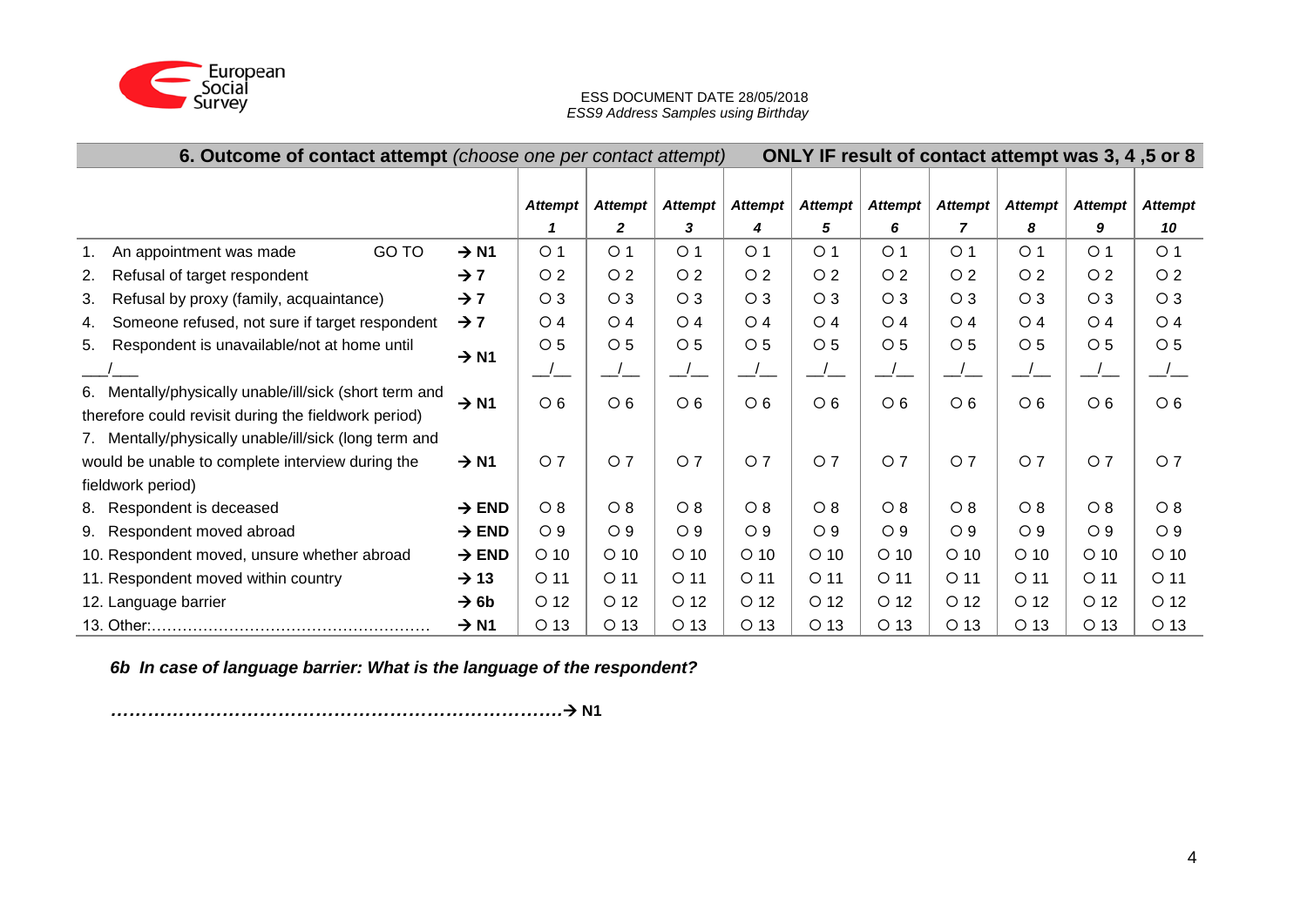

|                | Questions to answer ONLY IF outcome of contact attempt (Q6) was 2, 3 or 4 (refusal) |                 |                |                |
|----------------|-------------------------------------------------------------------------------------|-----------------|----------------|----------------|
|                | 7. At which contact attempt did the refusal occur?                                  |                 |                |                |
|                | (Check the contact attempt on p. 1, start in the left column)                       |                 |                |                |
|                |                                                                                     |                 |                |                |
|                | 8. What are the reasons mentioned for the refusal? (code all that apply)            |                 |                |                |
| 1              | It is bad timing (otherwise engaged, sick children, visitors, )                     | $\square$ 1     | $\square$ 1    | $\square$ 1    |
| 2              | I am not interested                                                                 | $\square$ 2     | $\Box$ 2       | $\square$ 2    |
| 3              | I don't know enough about this topic, too difficult for me                          | $\Box$ 3        | $\Box$ 3       | $\Box$ 3       |
| 4              | This is a waste of time                                                             | $\Box$ 4        | $\Box$ 4       | $\square$ 4    |
| 5              | This is a waste of money                                                            | $\square$ 5     | $\square$ 5    | $\square$ 5    |
| 6              | The survey interferes with my privacy / I give no personal information              | $\square$ 6     | $\square$ 6    | $\square$ 6    |
| $\overline{7}$ | I never do surveys                                                                  | $\Box$ 7        | $\Box$ 7       | $\Box$ 7       |
| 8              | I have already co-operated in surveys too often                                     | $\Box$ 8        | $\Box$ 8       | $\Box$ 8       |
| 9              | I do not trust surveys                                                              | $\Box$ 9        | $\Box$ 9       | $\square$ 9    |
|                | 10 I have had bad experiences before with surveys                                   | $\Box$ 10       | $\square$ 10   | $\Box$ 10      |
|                | 11 I don't like the subject                                                         | $\Box$ 11       | $\Box$ 11      | $\Box$ 11      |
|                | 12 My partner/family/household members do not give approval                         | $\Box$ 12       | $\Box$ 12      | $\Box$ 12      |
|                | 13 I do not admit strangers to my house, I am afraid to let them in                 | $\Box$ 13       | $\Box$ 13      | $\Box$ 13      |
|                |                                                                                     | $\Box$ 14       | $\Box$ 14      | $\Box$ 14      |
|                |                                                                                     |                 |                |                |
|                | 9. How likely do you think that future co-operation from the target                 |                 |                |                |
|                | respondent is? (choose only one)                                                    |                 |                |                |
| 1              | Target respondent will DEFINITELY NOT co-operate in the future                      | O 1             | $\circ$ 1      | $\circ$ 1      |
| $\overline{c}$ | Target respondent will PROBABLY NOT co-operate in the future                        | $\overline{O}2$ | $\circ$ 2      | O <sub>2</sub> |
| 3              | Target respondent may PERHAPS co-operate in the future                              | $\circ$ 3       | $\circ$ 3      | $\circ$ 3      |
| 4              | Target respondent WILL co-operate in the future                                     | O 4             | $\circ$ 4      | O <sub>4</sub> |
| 5              | No contact with target respondent                                                   | $\circ$ 5       | $\circ$ 5      | $\circ$ 5      |
| 8              | Don't know                                                                          | $\circ$ 8       | $\circ$ 8      | O 8            |
|                |                                                                                     |                 |                |                |
|                | 10. How old do you think the person who made the refusal is?                        |                 |                |                |
| 1              | Under 20                                                                            | $\circ$ 1       | O <sub>1</sub> | O 1            |
| $\overline{2}$ | 20 up to 39                                                                         | O <sub>2</sub>  | $\circ$ 2      | $\circ$ 2      |
| 3              | 40 up to 59                                                                         | $\circ$ 3       | $\circ$ 3      | $\circ$ 3      |
| 4              | 60 or over                                                                          | $\circ$ 4       | $\circ$ 4      | $\circ$ 4      |
| 8              | Don't know                                                                          | O 8             | $\circ$ 8      | O 8            |
|                | 11. What is the gender of the person who made the refusal?                          |                 |                |                |
| 1              | Male                                                                                | $\circ$ 1       | $\circ$ 1      | O <sub>1</sub> |
| $\overline{2}$ | Female                                                                              | O <sub>2</sub>  | O <sub>2</sub> | O <sub>2</sub> |
| 8              | Don't know                                                                          | $\circ$ 8       | $\circ$ 8      | $\circ$ 8      |

 $\rightarrow$  Go to N1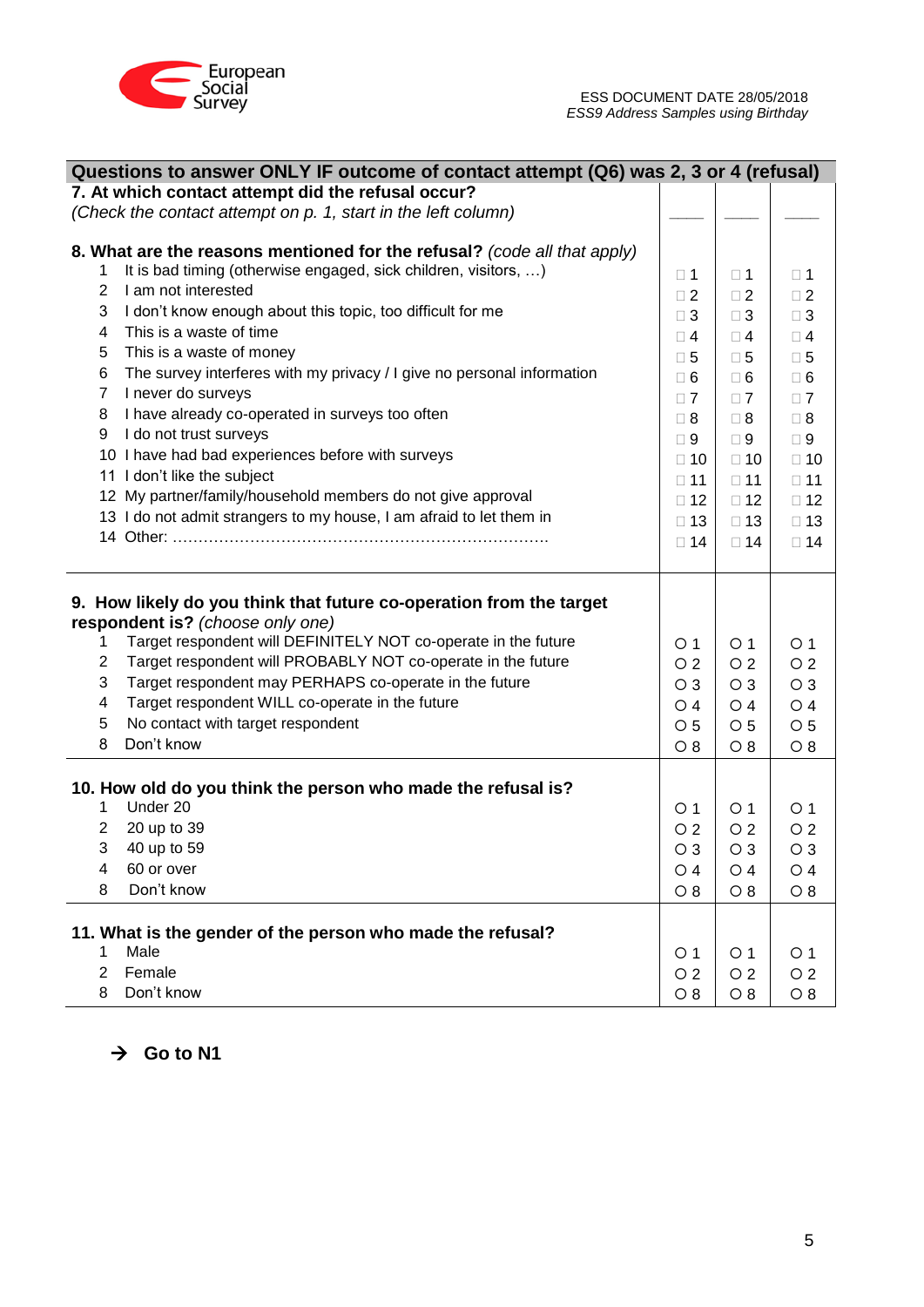

# **Question to answer ONLY IF result of contact attempt (Q5) was 7 (invalid address)**

## **12. Why do you consider the address invalid?**

| 1. The house/address is derelict or demolished                                            | $\circ$ 1      |
|-------------------------------------------------------------------------------------------|----------------|
| 2. The home is not yet built or not ready for occupation                                  | O <sub>2</sub> |
| 3. The address is not occupied (empty, second home, seasonal home, )                      | $\circ$ 3      |
| 4. The address is not residential: only purpose is business, industrial                   | $\bigcirc$ 4   |
| 5. The address is not residential: institution (retirement home, hospital, military unit, | $\circ$ 5      |
| monastery, $\dots$ )                                                                      |                |
| 6. The address is not traceable. The information I was given is insufficient              | $\circ$ 6      |
| 7. Other:                                                                                 | O 7            |

# $\rightarrow$  END

# **Question to answer ONLY IF outcome of contact attempt (Q6) was 11 (moved)**

## **13. What is the respondent's new address?**

| O 1. The new address is:                         |            |      | 14         |
|--------------------------------------------------|------------|------|------------|
| Street:                                          | Number:    | Box: |            |
| City:                                            | City code: |      |            |
| State/county:                                    | Country:   |      |            |
| O 2. The respondent has moved to an institution. |            |      | <b>END</b> |

## **14. Is the new address still in your interviewing area?**

| $\circ$ 1. Yes | $\rightarrow$ Skip Form about the home and neighbourhood (N1 onwards) for the moment. Try |
|----------------|-------------------------------------------------------------------------------------------|
|                | to reach the target respondent at their new address (and register this as a new contact   |
|                | attempt on this contact form) and then continue to complete the Form about the home       |
|                | and neighbourhood for the new address.                                                    |
| $\circ$ 2. No  | $\rightarrow$ END Form about the home and neighbourhood (N1 onwards) to be completed by   |
|                | interviewer who is re-assigned the new address.                                           |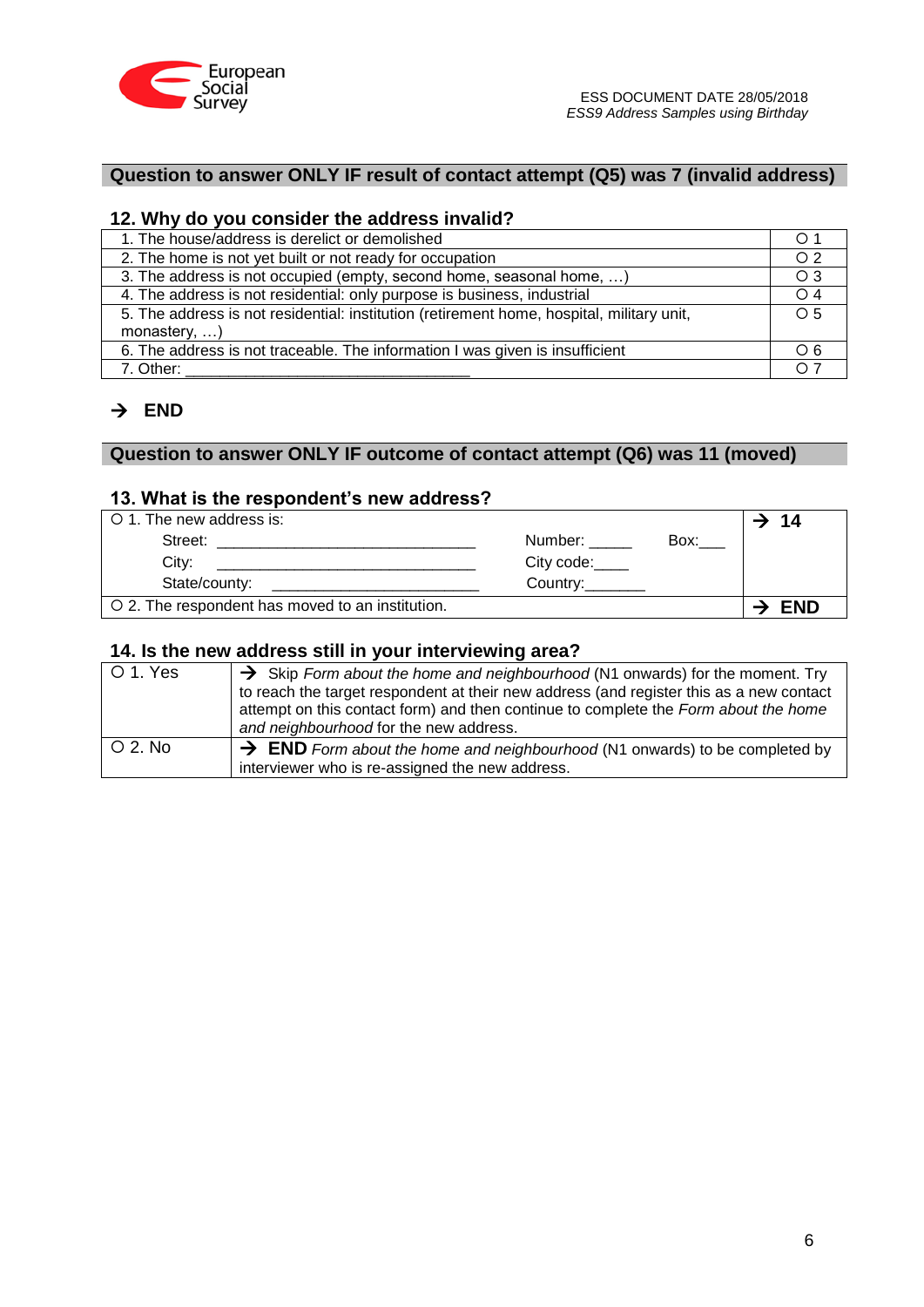

# **Form about the home and neighbourhood**

## **To be filled out only once per sample unit**

- **Fill out during first visit (if possible)**
- **Fill out during daylight wherever possible**
- **Fill out regardless of the contact outcome code (so: for all interviews, all noncontacts, all refusals, and all other types of nonresponse)**

# **Answer these questions by only looking at the house/building itself.**

## **N1. What type of house does the (target) respondent live in?** *(choose only one)*

|             | $\circ$ | 1. | Farm: premises used not only for living but also for rearing animals and/or growing<br>crops  |
|-------------|---------|----|-----------------------------------------------------------------------------------------------|
| Single-unit | O       | 2. | Detached house: home for typically one household that shares no walls with other<br>buildings |
|             | O       | 3. | Semi-detached house: home connected to another building on one side                           |
|             | ◯       | 4. | <b>Terraced house:</b> home connected to another building on both sides                       |
|             | O       | 5. | The only housing unit in a building with another purpose, e.g. commercial or office           |
|             | O       | 6. | Multi-unit house, flat                                                                        |
| Multi-unit  | O       | 7. | Student apartments, rooms: rented out specifically to students                                |
|             | O       | 8. | <b>Nursing / retirement home:</b> a building specifically for people in need of care          |
|             | О       | 9. | House-trailer, boat                                                                           |
| Other       | O       |    | 10. Other, specify:                                                                           |
|             | ∩       |    | 88. Don't know                                                                                |

## **N2. Before reaching the (target) respondent's individual door, is there an entry phone system or locked gate/door?** *(record whether there is a gate/door that is locked at the time that the Form about the home and neighbourhood is completed)*

| the time that the Form about the nome and neighbourhood is completed) |  |                                                                   |  |  |  |  |
|-----------------------------------------------------------------------|--|-------------------------------------------------------------------|--|--|--|--|
|                                                                       |  | $\circ$   1. Yes: an entry phone system                           |  |  |  |  |
|                                                                       |  | $\circ$   2. Yes: a locked gate or door                           |  |  |  |  |
|                                                                       |  | $\circ$   3. Yes: an entry phone system AND a locked gate or door |  |  |  |  |
|                                                                       |  | 4. No: neither of these                                           |  |  |  |  |

## **N3. What is the overall physical condition of this house/building?**

*(based on problems with roof, windows, walls, guttering, etc. as explained in your interviewer manual)*

|  | O   1. Very good      |
|--|-----------------------|
|  | $\bigcirc$ 2. Good    |
|  | O 3. Satisfactory     |
|  | O I 4. Bad            |
|  | $\circ$   5. Very bad |